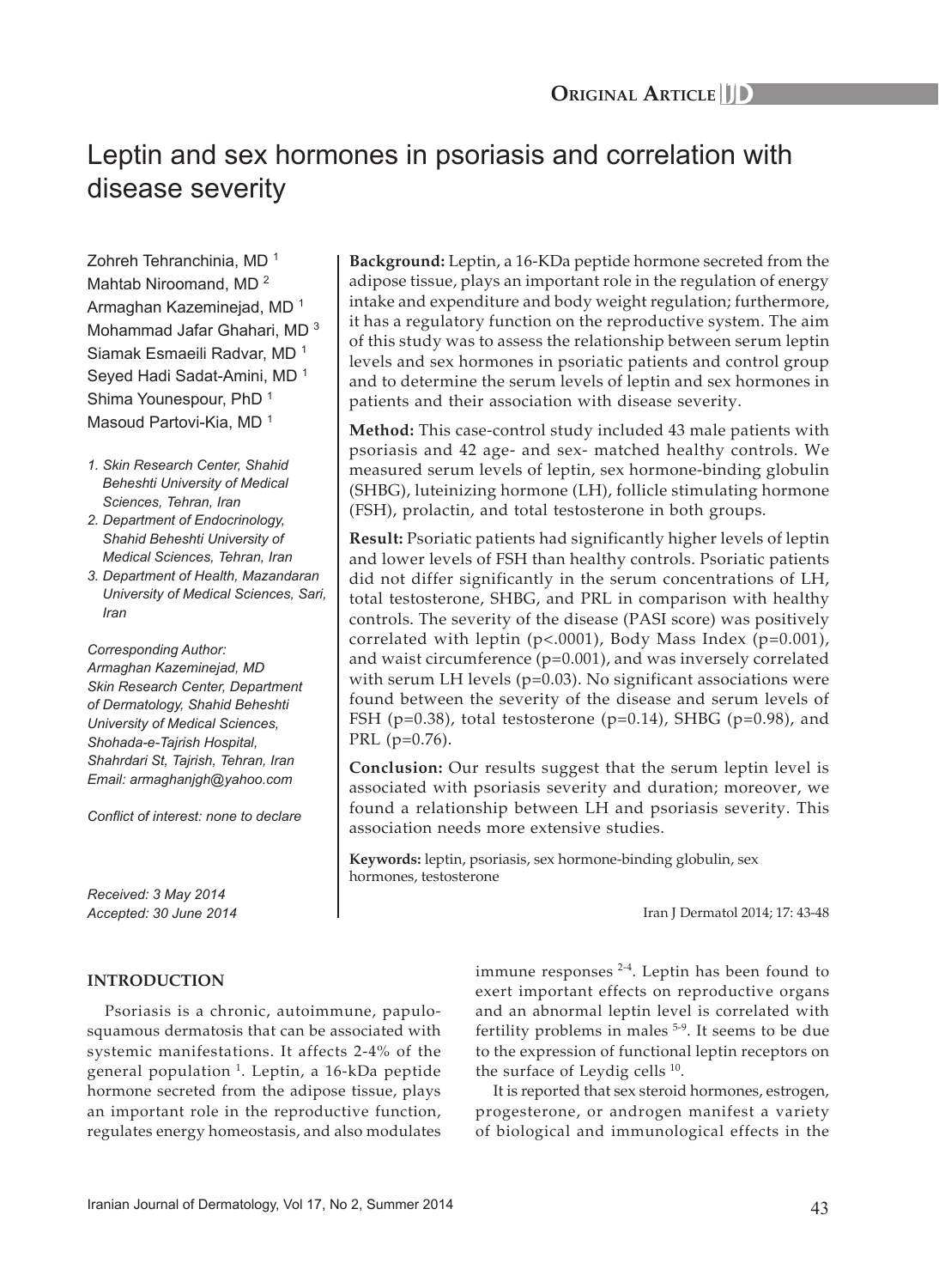skin 11,12. Female hormonal changes, especially estrogen, during the pregnancy, menstruation, and menopause influence the natural course of psoriasis 13,14. Moreover, some studies have evaluated the associations between lower levels of testosterone, free testosterone, and sex hormonebinding globulin (SHBG) and the metabolic syndrome<sup>15</sup>. In a recent study, SHBG has been proposed as a sensitive biomarker for insulin resistance and systemic inflammation in psoriatic patients<sup>16</sup>, and another small study investigated testosterone levels in men with psoriasis 17.

According to previous studies, prolactin seems to have a role in the pathogenesis of autoimmune disease 18,19 and contributes to the pathogenesis of psoriasis due to its effects on keratinocytes proliferation <sup>20</sup>. Although no difference has been reported between PRL levels in psoriatic patient and healthy controls<sup>21,22</sup>, some other studies have shown that PRL levels are higher in psoriatic patients 23,24. Moreover, some investigations have reported a decrease in PRL following treatment <sup>21</sup>. Serum leptin has been reported to be significantly higher in patients with psoriasis when compared to healthy controls <sup>25,26</sup>.

Therefore, given the fact that few studies have been performed in this area, we decided to measure leptin, LH, FSH, PRL, SHBG, and testosterone in male psoriatic patients to evaluate the correlation between the levels of these hormones and disease activity.

# **PATIENTS AND METHODS**

This study was performed on 43 male patients (age >18 years) with clinically or pathologically confirmed plaque-type psoriasis who were selected from two reference centers (Loghman-e-Hakim and Shohada-e-Tajrish University Hospitals, Tehran, Iran) from June 2012 through June 2013. All patients signed written informed consent and were included after receiving approval from the university ethics board. Also, 42 age-matched healthy male controls were enrolled into the study. In the patient group, exclusion criteria were any dermatologic or systemic disease, consumption of hormonal medications, eating disorders, phototherapy, endocrine disorders, alcoholism, smoking, and any malignancy or psychiatric condition. Patients previously treated with systemic agents within the past three months

or topical therapies within one month were excluded from the study, as well. Age-matched controls with a negative history of the skin or systemic inflammatory disease, family history of psoriasis or psoriatic arthritis, consumption of drugs and alcohol, and smoking were enrolled in our study. Demographic and clinical information including age, family history of psoriasis, weight, height, waist circumference, disease duration, drug and alcohol consumption, and smoking was collected from each participant. The PASI score was used to assess the severity of psoriasis.

From each participant, a 5-ml blood sample was obtained to measure the concentration of hormones. Blood samples were centrifuged for 10 min in the room temperature to separate the plasma; then, the plasma was stored at −70°C. Afterwards, we measured FSH, LH, SHBG, PRL and testosterone levels by ELISA (Diagnostics Biochem Canada Inc.) and leptin by Human Leptin (ELISA, Biovendor, Brno, Czech Republic) in the laboratory of Endocrine Research Centre of the University. Blood samples were collected between 8–9 am both from psoriatic patients and the control group after 12 hours of overnight fasting.

# **Statistical Methods**

Continuous variables were reported as mean±SD or as median with total and interquartile ranges  $(25<sup>th</sup>-$ 75th percentiles). Categorical data was expressed as number (percentage). The Shapiro-Wilk's W-test was applied for checking the normality assumption of the continuous variables. Chi-square and Fisher's exact test, wherever appropriate, were performed for data analysis. Independent two-sample t-test or Mann-Whitney-U test, wherever appropriate, were used to compare the continuous variables between the two groups. Correlations between hormonal values, clinical parameters, and disease severity (PASI) were assessed by Spearman's correlation test. In addition, multiple regression analysis with a forward step-wise approach was applied to choose variables entering in the final standard least square model. These models were fitted to determine the items most predictive of leptin, total testosterone, and SHBG. Only those parameters that entered the model at P<0.1 were included in the final model. The logarithmic transformation of leptin and total testosterone was used to improve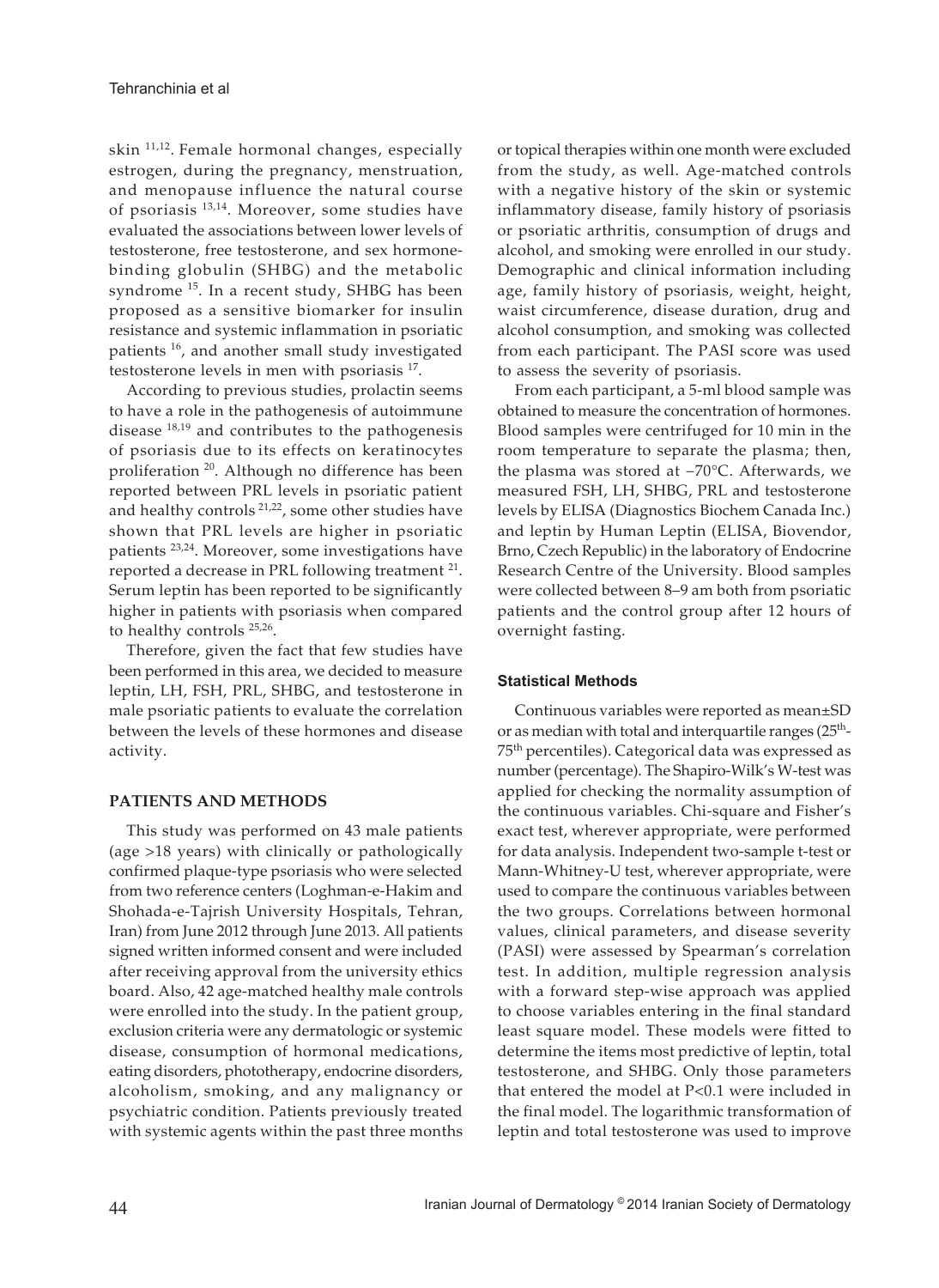the fit of the models, according to analysis of the residuals. The statistical software SPSS 16.0.0 (SPSS Inc. Chicago, IL, USA) was used for statistical analyses. Two-sided P-values less than 0.05 were considered statistically significant.

# **RESULT**

Forty-three patients with psoriasis and 42 agematched healthy controls were included in this study. Baseline characteristics and clinical features of the subjects are summarized in Table 1. The two groups were similar in age, BMI and waist circumference (Table 1).

#### **Laboratory findings**

Patients had significantly higher levels of leptin and lower levels of FSH than healthy controls (Table 2). Psoriatic patients did not differ significantly in the serum concentrations of LH, total testosterone, SHBG, and PRL in comparison with healthy controls (Table 2). The two groups were similar in the abnormal levels of serum LH, total testosterone; FSH and PRL (Table 2). Thirtytwo patients with psoriasis (74.4%) and 30 healthy controls (71.4%) showed at least one abnormal level of LH, FSH or total testosterone, with no statistical difference between the two groups (Table 2).

**Table 1.** Demographic and clinical features of patients with psoriasis and healthy controls

| <b>Characteristic</b>      | <b>Patients with psoriasis</b><br>$(n = 43)$ | <b>Healthy controls</b><br>$(n = 42)$ | P-value |  |
|----------------------------|----------------------------------------------|---------------------------------------|---------|--|
| Age, years                 |                                              |                                       |         |  |
| Mean $\pm$ SD              | $34.09 \pm 10.53$                            | $31.76 \pm 8.99$                      | 0.27    |  |
| Median (range)             | 34 (18-59)                                   | 30 (18-59)                            |         |  |
| <b>BMI</b>                 |                                              |                                       |         |  |
| Mean $\pm$ SD              | $25.84 \pm 3.81$                             | $24.82 \pm 3.58$                      | 0.21    |  |
| Waist circumference, cm    |                                              |                                       |         |  |
| Mean $\pm$ SD              | $93.19 \pm 12.49$                            | $88.40 \pm 10.27$                     | 0.06    |  |
| Duration of disease, years |                                              |                                       |         |  |
| Median (range); IQR        | $9(0.2-27); (3-15)$                          | $\overline{\phantom{0}}$              |         |  |
| PASI score                 |                                              |                                       |         |  |
| Mean $\pm$ SD              | $26.82 \pm 12.95$                            | $\overline{\phantom{0}}$              |         |  |
| Median (range)             | 25.9 (1.8-61.7)                              | ۰                                     |         |  |

Abbreviations: BMI, Body Mass Index (calculated as weight in kilograms divided by height in meters squared); SD, Standard Deviation; IQR, Interquartile range (25<sup>th</sup> -75<sup>th</sup> percentiles); PASI: Psoriasis Area and Severity Index

**Table 2.** Laboratory findings and sex hormone abnormalities in patients with psoriasis and healthy controls

| <b>Characteristics</b>            | <b>Patients with psoriasis</b><br>(n=43) | <b>Healthy controls</b><br>$(n=42)$ | P-value |
|-----------------------------------|------------------------------------------|-------------------------------------|---------|
| FSH, IU/L                         | $1.40$ (1-7.32); (1.3-1.7)               | 2 (1.3-22.1); (1.7-2.32)            | < 0001  |
| LH, IU/L                          | 6.89 (2.22-16.46); (4.11-9.16)           | $7.15(1.8-15.2)$ ; $(4.6-8.92)$     | 0.78    |
| Total testosterone, nmol/L        | 8.88 (4.13-35.71); (5.59-13.05)          | 9.49 (3.47-42.78); (5.92-13.91)     | 0.44    |
| PRL, µIU/mL                       | 193 (64-492); (128-286)                  | 243 (86-700); (140.75-367.5)        | 0.06    |
| SHBG, nmol/L                      | 45.8 (10.4-121); (36.4-71.9)             | 43.1 (15.4-129.7); (29.32-57.62)    | 0.39    |
| Leptin, ng/mL                     | $5.44$ (1.01-45.14); (2.45-9.97)         | 2.67 (1-27.02); (1.55-4.5)          | 0.0002  |
| Sex hormone abnormalities         |                                          |                                     |         |
| High LH $(>9.3$ IU/L)             | 10 (23.26%)                              | $8(19.05\%)$                        | 0.63    |
| Low T (<10.41 nmol/L)             | 25 (58.14%)                              | 24 (57.14%)                         | 0.92    |
| High FSH (>18 IU/L)               | $0(0\%)$                                 | 1(2.38%)                            | 0.49    |
| High SHBG (>70 nmol/L)            | 12 (27.91%)                              | 8 (19.05%)                          | 0.33    |
| Hyperprolactinaemia (>390 µIU/mL) | $4(9.3\%)$                               | $5(11.9\%)$                         | 0.74    |
| High FSH/ high LH/ low T          | 32 (74.42%)                              | 30 (71.43%)                         | 0.76    |
| High LH/ low T                    | 32 (74.42%)                              | 30 (71.43%)                         | 0.76    |

Values are expressed as median (range); IQR or as no. (%)

*Abbreviations:* IQR, Interquartile range (25th -75th percentiles); FSH, Follicle stimulating hormone; LH, Luteinizing hormone; PRL, Prolactin; SHBG, Sex hormone-binding globulin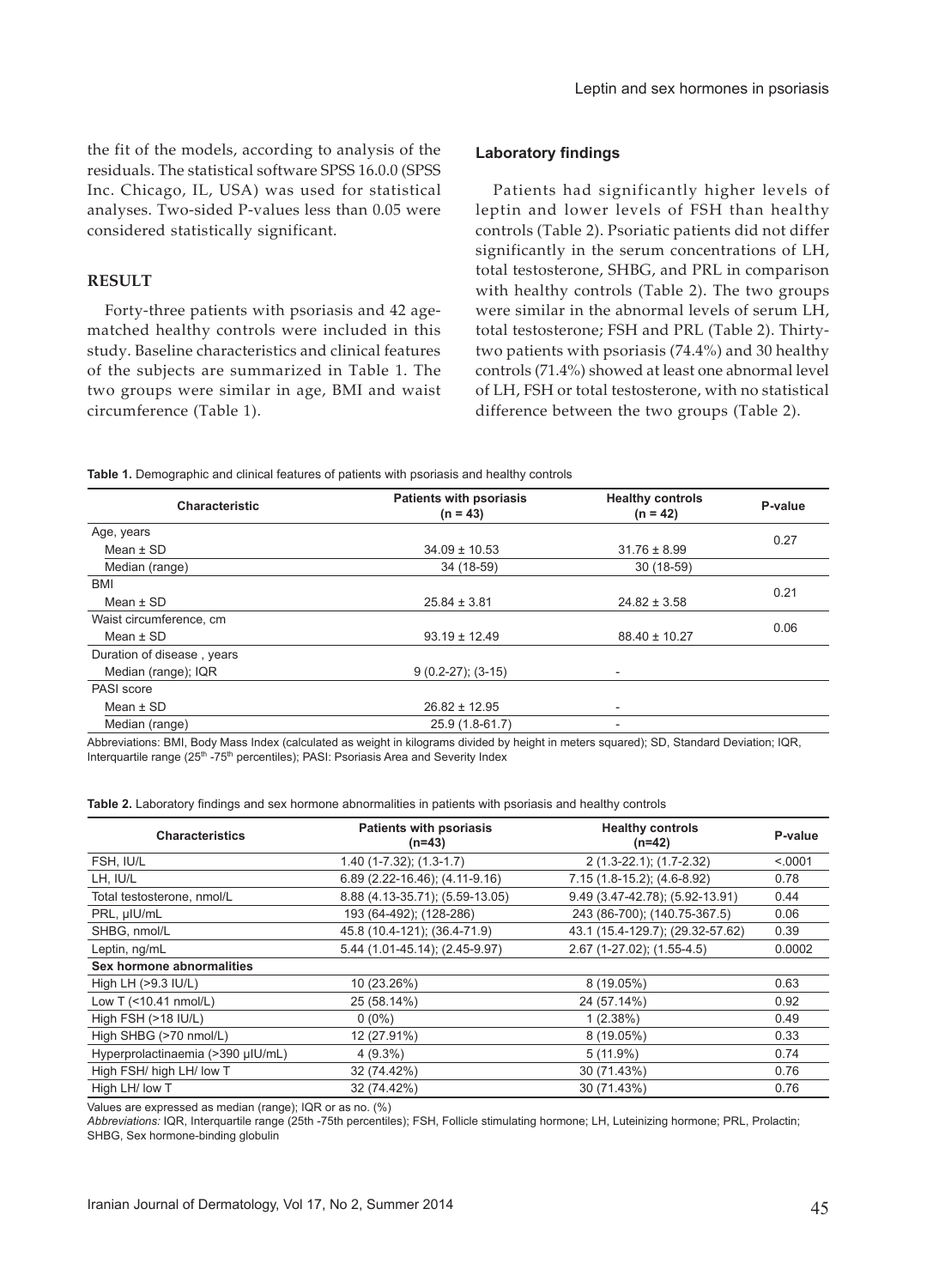# **Correlation between serum leptin levels and all other evaluated parameters**

Leptin was positively correlated with BMI and waist circumference in both study groups. In patients with psoriasis, leptin was negatively associated with testosterone and positively associated with the severity (PASI) and duration of the disease. Leptin was inversely associated with SHBG and directly associated with age in healthy controls. No significant associations were found between serum leptin concentrations and serum levels of LH, PRL and FSH in both groups of study. When the two groups were combined, serum leptin concentration was significantly related to testosterone, FSH, BMI, age and waist circumference.

Multiple regression analyses were applied including all subjects (patients with psoriasis and healthy controls) and introducing "group of study" to the model as a dummy variable. According to the results of step-wise forward regression, BMI and the presence of psoriasis were positively associated with  $log$ -transformed leptin levels (adjusted  $R^2$ =0.36, F=24.88, p<.0001). Also, waist circumference and the presence of psoriasis predicted 38% of the log-transformed leptin changes (F=26.35, p<.0001). When the two groups were combined, BMI and serum testosterone were significantly associated with  $log$ -transformed leptin levels (adjusted  $R^2 = 0.31$ , F=19.70, p<.0001). Also, waist circumference and serum testosterone concentration predicted 33% of the log-transformed leptin changes (F=21.55, p<.0001). In psoriatic patients, the severity (PASI) and duration of the disease were significantly correlated with log-transformed leptin levels (adjusted  $R^2$ =0.50, F=21.87, p<.0001).

# **Correlation between disease severity (PASI) and other evaluated parameters**

The severity of the disease (PASI score) was positively associated with leptin  $(r_s=0.70, p<.0001)$ , BMI ( $r_s$ =0.50, p=0.001), and waist circumference  $(r_s=0.50, p=0.001)$  and inversely correlated with serum LH levels ( $r_s$ =-0.33, p=0.03). No significant associations were found between the severity of the disease and serum levels of FSH  $(r_s=0.14,$ p=0.38), total testosterone  $(r_s=-0.23, p=0.14)$ , SHBG ( $r_s$ =0.005, p=0.98), and PRL ( $r_s$ =-0.05,

p=0.76). According to the multivariable regression modeling, to avoid multicollinearity, leptin, BMI, and waist circumference were alternatively entered in the regression model. When leptin was entered in the statistical model, leptin was the only significant predictor of the severity of the disease (adjusted  $R^2$ =0.52, F=45.79, p<.0001). In the model including BMI instead of leptin, LH and BMI were significantly associated with the severity of the disease (adjusted  $R^2 = 0.22$ , F=7.03, p=0.002). Also, waist circumference and LH predicted 28% of the PASI changes (F=9.26, p<.001).

# **Correlation between disease duration and laboratory findings**

The duration of the disease was positively associated with leptin and negatively associated with total testosterone (Table 3). There were no significant associations between the duration of the disease and serum levels of LH  $(r_s=0.02, p=0.90)$ , FSH ( $r_s$ =-0.09, p=0.56), PRL ( $r_s$ =0.17, p=0.27), and SHBG  $(r_s=0.02, p=0.90)$ .

### **DISCUSSION**

In this study, serum levels of FSH, LH, PRL, SHBG, total testosterone, and leptin were measured in patients with psoriasis and the results were compared with that of age-matched healthy controls. There was no significant difference between the two groups of the participants in age, BMI, and waist circumference. It helped us to remove the confounding effect of these parameters on leptin between the two groups because several studies have shown the effects of these parameters on leptin 25,27,28.

Based on our findings, the serum leptin level in psoriatic patients was significantly higher than healthy individuals; in addition, a positive correlation was observed between serum leptin and both disease severity and duration. These findings are consistent with a previous study conducted by Cerman et al  $25$ . This is an important finding that patients with high leptin levels have an increased risk of developing metabolic syndrome<sup>29</sup>. Therefore, elevated levels of leptin in patients with severe psoriasis may be a contributing factor for the increased prevalence of metabolic disease. Although leptin levels failed to correlate with the PASI score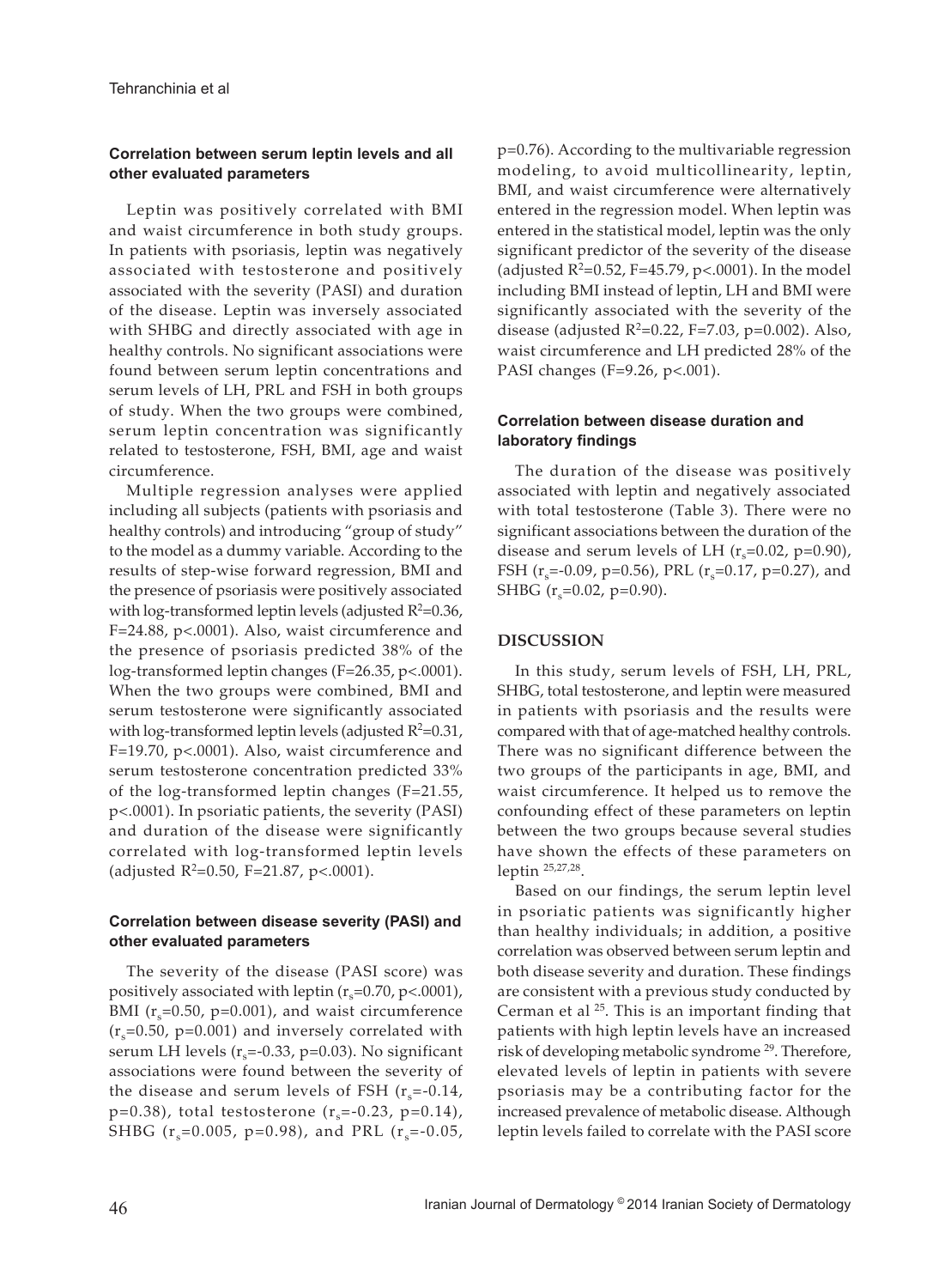in psoriatic patients in two recent studies, serum leptin levels were significantly higher in patients with psoriasis than healthy controls <sup>26,30</sup>.

In our study, a significant negative correlation was found between serum leptin and testosterone in psoriatic patients. Because low total testosterone and SHBG levels both predict the development of metabolic syndrome<sup>15</sup>, this finding may predict the increased prevalence of metabolic disease in psoriatic patient.Higher leptin levels were observed in men with fertility problems in the previous studies 5-9. Nevertheless, the serum level of testosterone in our patients was lower than the control group although it was within normal limits. There was no significant difference between the two groups in serum levels of LH, SHBG, and total testosterone. Also, we did not detect any significant relationship between the severity of the disease and serum levels of these parameters except for LH. However, in a study conducted on 33 male patients with psoriasis in Germany in 2011, SHBG was introduced as a marker for insulin resistance and systemic inflammation in psoriasis 16. Although a significant negative correlation was observed between serum levels of SHBG and serum leptin levels in healthy subjects in our study, no statistically significant association was observed between serum levels of SHBG and other disease parameters that were evaluated in this study in the two groups. Although the association between metabolic syndrome and lower levels of testosterone, free testosterone, and SHBG has been studied <sup>15</sup>, only one small study investigated the testosterone level in men with psoriasis<sup>17</sup> and Boehncke et al assessed the effect of SHBG on psoriasis 16.

There was no significant difference in the serum level of prolactin between the two groups, which is consistent with previous studies  $21,22$ . In a study in 2010, serum prolactin levels were assessed at baseline and six weeks after local treatment with Tacalcitol ointment in patients with plaque type psoriasis and a direct relationship was observed between serum levels of prolactin with disease severity based on PASI before and after treatment <sup>24</sup>. However, we did not detect such an association. Although we found that the severity of the disease (PASI score) was inversely correlated with serum LH levels, such a relationship is not consistent with previous studies  $16,17$ . Given that very few

studies have measured the level of sex hormones in psoriasis, these findings may be incidental and further studies are required.

In our study, the severity of the disease (PASI score) was also positively associated with BMI and waist circumference. In a previous study, an association was reported between psoriasis and obesity  $31$ . The duration of the disease was positively associated with leptin and negatively associated with total testosterone, but there were no significant associations between the duration of the disease and other parameters. It suggests a possible relationship between testosterone and chronic inflammation which is perhaps the result of the effect of age on the hormonal levels in psoriasis. However, further studies are recommended to prove this hypothesis. In summary, it appears that increased levels of leptin are related with the severity and duration of psoriasis, but further more extensive studies are required to evaluate the association between hormonal levels and the disease activity.

#### **REFERENCES**

- 1. Gelfand JM, Weinstein R, Porter SB, et al. Prevalence and treatment of psoriasis in the United Kingdom: a population-based study. Arch Dermatol 2005; 141:1537- 41.
- 2. Spicer LJ. Leptin: a possible metabolic signal affecting reproduction. Domest Anim Endocrinol 2001; 21:251-70.
- 3. Moschos S, Chan JL, Mantzoros CS. Leptin and reproduction: a review. Fertil Steril 2002; 77:433-44.
- 4. Poeggeler B, Schulz C, Pappolla MA, et al. Leptin and the skin: a new frontier. Exp Dermatol 2010; 19:12-18.
- 5. Hanafy S, Halawa FA, Mostafa T, et al. Serum leptin correlates in infertile oligozoospermic males. Andrologia 2007;39:177-80.
- 6. Von Sobbe HU, Koebnick C, Jenne L, Kiesewetter F. Leptin concentrations in semen are correlated with serum leptin and elevated in hypergonadotrophic hypogonadism. Andrologia 2003;35:233-7.
- 7. Zorn B, Osredkar J, Meden-Vrtovec H, Majdic G. Leptin levels in infertile male patients are correlated with inhibin B, testosterone and SHBG but not with sperm characteristics. Int J Androl 2007; 30:439-44.
- 8. Jahan S, Bibi R, Ahmed S, Kafeel S. Leptin levels in infertile males. J Coll Physicians Surg Pak 2011; 21:393-7.
- 9. Hofny ER, Ali ME, Abdel-Hafez HZ, et al. Semen parameters and hormonal profile in obese fertile and infertile males. Fertil Steril 2010; 94:581-4.
- 10. Caprio M, Isidori AM, Carta AR, et al. Expression of functional leptin receptors in rodent Leydig cells. Endocrinology 1999; 140:4939–47.